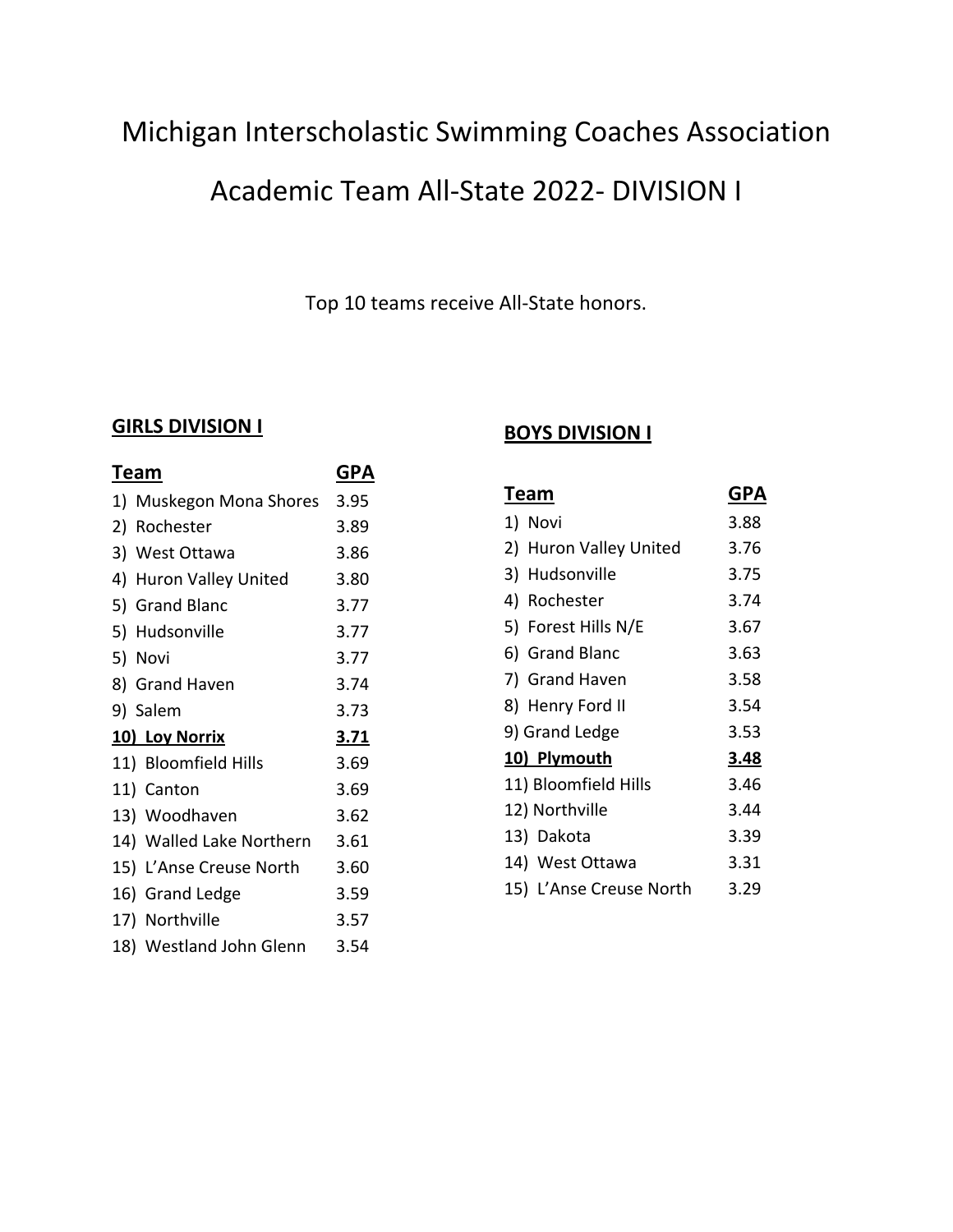# Michigan Interscholastic Swimming Coaches Association

# Academic Team All-State 2022- DIVISION II

Top 10 teams receive All-State honors.

### **GIRLS DIVISION II**

| Team                    | GPA  |
|-------------------------|------|
| 1) Dexter               | 3.84 |
| 2) Forest Hills Central | 3.83 |
| 3) Gross Pointe South   | 3.82 |
| 3) Northview            | 3.82 |
| 5) Holly                | 3.77 |
| 6) Royal Oak            | 3.74 |
| 6) Skyline              | 3.74 |
| 8) Okemos               | 3.70 |
| 9) St. Joseph           | 3.66 |
| 10) Jenison             | 3.62 |
| 11) Farmington          | 3.54 |
| 12) Midland Dow         | 3.53 |
| 13) DeWitt              | 3.43 |
|                         |      |

### **BOYS DIVISION II**

| Team                     | GPA         |
|--------------------------|-------------|
| 1) Skyline               | 3.79        |
| 2) De La Salle           | 3.71        |
| 3) Dexter                | 3.70        |
| 4) Forest Hills Central  | 3.61        |
| 4) Okemos                | 3.61        |
| 4) Walled Lake Northern  | 3.61        |
| 7) Battle Creek Lakeview | 3.59        |
| 7) Jenison               | 3.59        |
| 7) Northview             | 3.59        |
| 10) Royal Oak            | <u>3.58</u> |
| 11) DeWitt               | 3.55        |
| 12) St. Joseph           | 3.48        |
| 13) Ottawa Hills         | 3.46        |
| 14) Woodhaven            | 3.33        |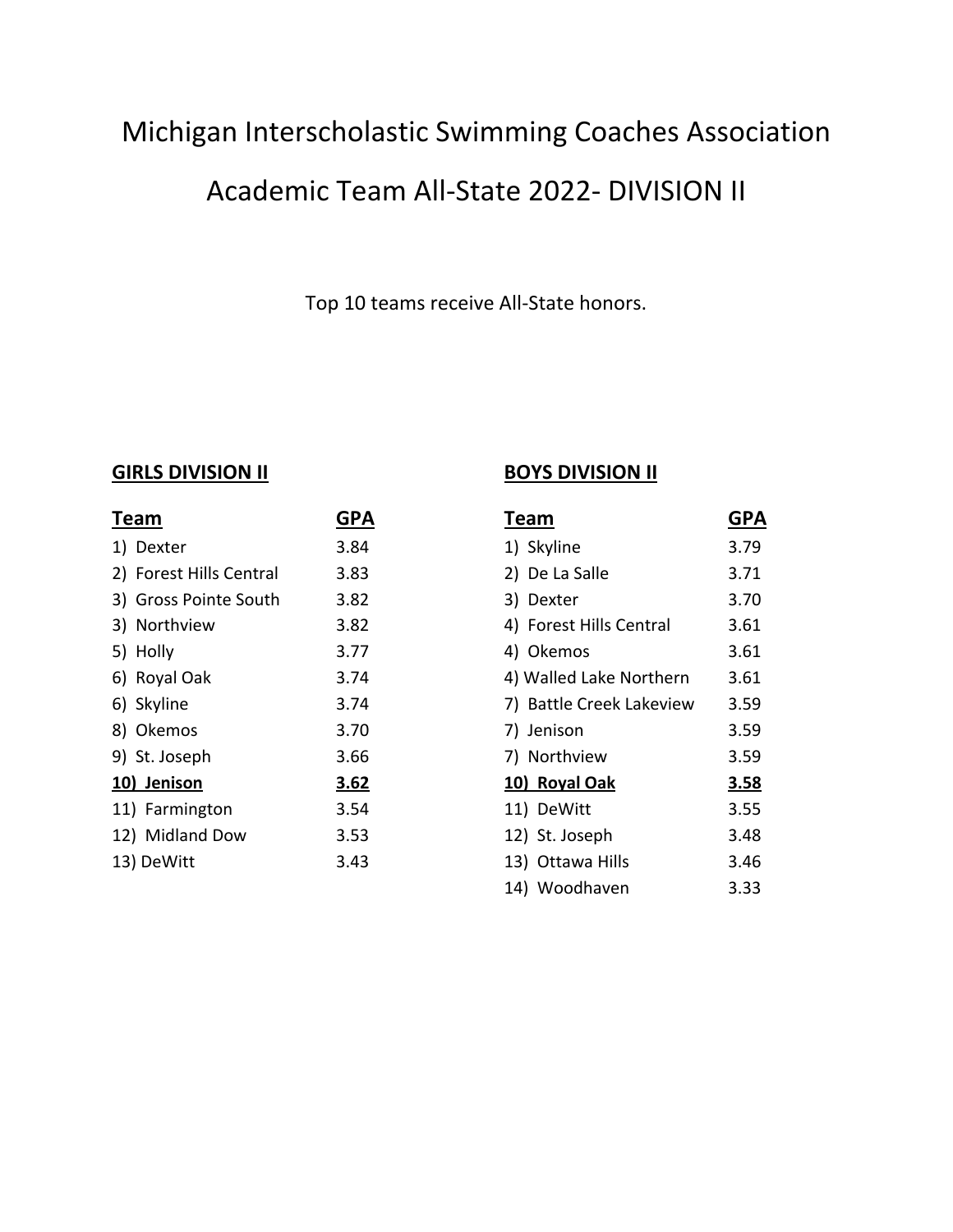# Michigan Interscholastic Swimming Coaches Association

## Academic Team All-State 2022- DIVISION III

Top 10 teams receive All-State honors.

#### **GIRLS DIVISION III**

| Team                 | GPA         |
|----------------------|-------------|
| 1) Williamston       | 3.85        |
| 2) Spring Lake       | 3.84        |
| 3) Chelsea           | 3.72        |
| 3) Notre Dame        | 3.72        |
| 5) Haslett           | 3.69        |
| 5) Hudsonville Unity | 3.69        |
| 7) Otsego            | 3.68        |
| 8) Wayland           | 3.64        |
| 9) Bishop Foley      | 3.62        |
| 10) Ionia            | <u>3.59</u> |
| 11) Milan            | 3.53        |
| 12) Dundee           | 3.50        |
| 13) Marshall         | 3.49        |
|                      |             |

### **BOYS DIVISION III**

| Team               | GPA         |
|--------------------|-------------|
| 1) Notre Dame Prep | 3.83        |
| 2) Williamston     | 3.71        |
| 3) Marshall        | 3.67        |
| 4) Chelsea         | 3.64        |
| 4) Mason           | 3.64        |
| 6) Haslett         | 3.59        |
| 7) GR Christian    | 3.58        |
| 8) Otsego          | 3.55        |
| 9) Manistee        | 3.54        |
| 9) Spring Lake     | <u>3.54</u> |
| 11) Ludington      | 3.49        |
| 12) Pinckney       | 3.47        |
| 12) Milan          | 3.37        |
| 13) Dundee         | 3.25        |
| 14) Wayland        | 3.21        |